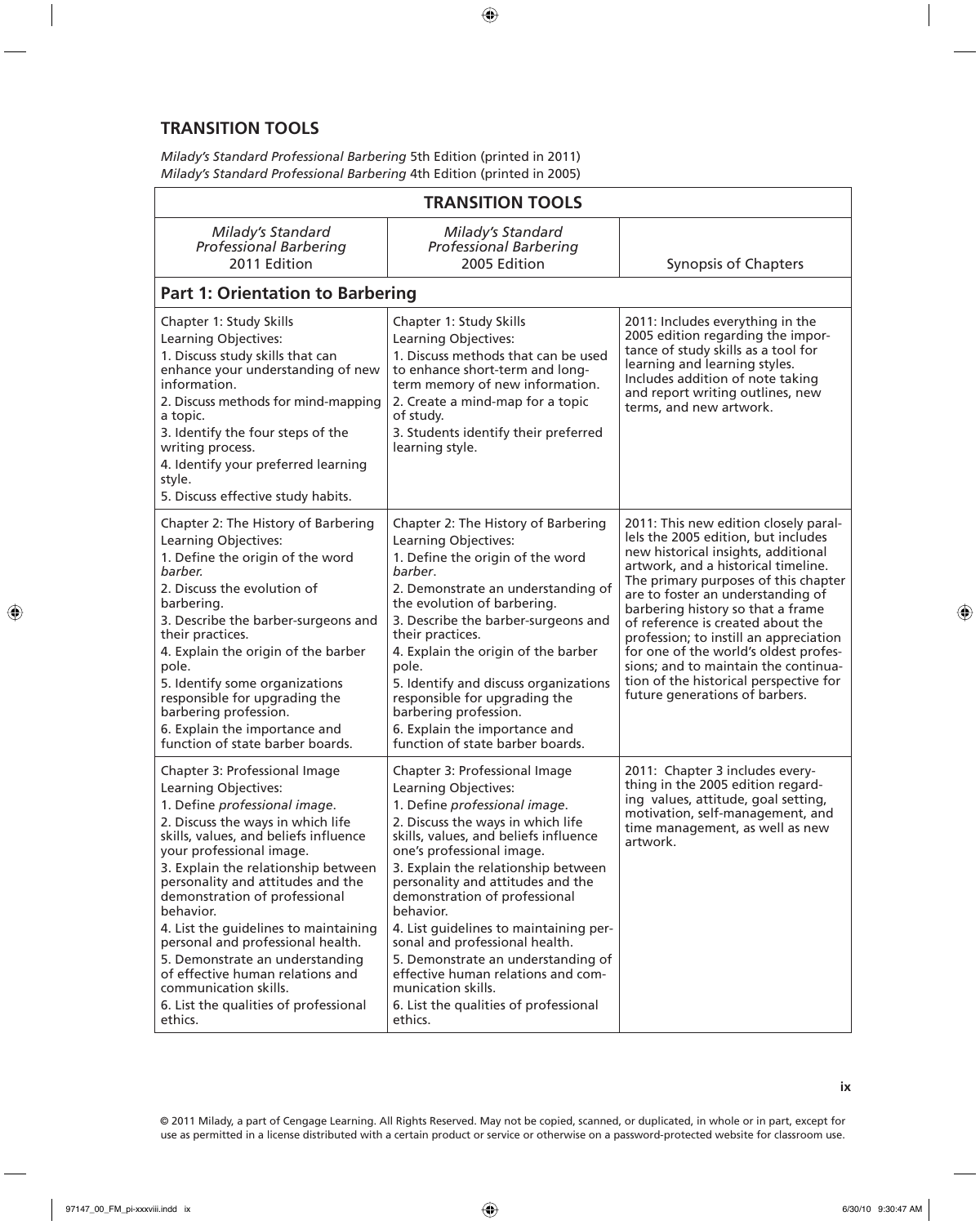| 7. Discuss the basic principles of per-<br>sonal and professional success.<br>8. Explain the concepts of motiva-<br>tion and self-management.<br>9. Create short-term and long-term<br>goals.<br>10. Discuss time-management skills.                                                                                                                                                                                                                                                                                                                                                                                                                                                                                                                                                                                                                                                                                                                                               | 7. Discuss the basic principles of per-<br>sonal and professional success.<br>8. Explain the concepts of motiva-<br>tion and self-management.<br>9. Create short-term and long-term<br>goals.<br>10. Discuss time-management skills.                                                                                                                                                                                                                                                                                                                                                                                      |                                                                                                                                                                                                                                                                                                                         |
|------------------------------------------------------------------------------------------------------------------------------------------------------------------------------------------------------------------------------------------------------------------------------------------------------------------------------------------------------------------------------------------------------------------------------------------------------------------------------------------------------------------------------------------------------------------------------------------------------------------------------------------------------------------------------------------------------------------------------------------------------------------------------------------------------------------------------------------------------------------------------------------------------------------------------------------------------------------------------------|---------------------------------------------------------------------------------------------------------------------------------------------------------------------------------------------------------------------------------------------------------------------------------------------------------------------------------------------------------------------------------------------------------------------------------------------------------------------------------------------------------------------------------------------------------------------------------------------------------------------------|-------------------------------------------------------------------------------------------------------------------------------------------------------------------------------------------------------------------------------------------------------------------------------------------------------------------------|
| <b>Part 2: The Science of Barbering</b>                                                                                                                                                                                                                                                                                                                                                                                                                                                                                                                                                                                                                                                                                                                                                                                                                                                                                                                                            |                                                                                                                                                                                                                                                                                                                                                                                                                                                                                                                                                                                                                           |                                                                                                                                                                                                                                                                                                                         |
| Chapter 4: Microbiology<br>Learning Objectives:<br>1. Identify the two types of bacteria.<br>2. Identify the classifications of<br>pathogenic bacteria.<br>3. Describe the growth and repro-<br>duction of bacteria.<br>4. Explain how bloodborne patho-<br>gens can be transmitted.<br>5. Understand the differences be-<br>tween bacterial and viral infections.<br>6. Discuss hepatitis transmission and<br>prevention.<br>7. Discuss HIV/AIDS transmission and<br>prevention.<br>8. Discuss plant and animal<br>parasites.<br>9. Understand immunity and related<br>terms.                                                                                                                                                                                                                                                                                                                                                                                                     | Chapter 4: Bacteriology<br>Learning Objectives:<br>1. List the classifications and types of<br>bacteria.<br>2. Describe the growth and repro-<br>duction of bacteria.<br>3. Explain the relationship of bacte-<br>ria to the spread of disease.<br>4. Discuss hepatitis transmission and<br>prevention.<br>5. Discuss HIV/AIDS transmission<br>and prevention.                                                                                                                                                                                                                                                            | 2011: This revised chapter includes<br>everything in the 2005 edition<br>plus updated information about<br>the MRSA infection. There is also a<br>greater distinction made between<br>the inactive stage of bacteria and<br>spore-forming bacteria.                                                                     |
| Chapter 5: Infection Control and<br><b>Safe Work Practices</b><br>Learning Objectives:<br>1. Discuss the ways in which infec-<br>tious materials may be transmitted<br>in the barbershop.<br>2. Understand the reasons for main-<br>taining an MSDS notebook.<br>3. Discuss federal and state agencies<br>associated with infection control<br>and safe work practices.<br>4. Define decontamination and<br>list three levels used for the pre-<br>vention and control of pathogen<br>transmission.<br>5. Identify the chemical decontami-<br>nation agents most commonly used<br>in barbershops.<br>6. Demonstrate proper decontami-<br>nation procedures for tools, equip-<br>ment, and surfaces.<br>7. Discuss standard precautions and<br>blood-spill disinfection.<br>8. Discuss disinfecting rules, decon-<br>tamination safety precautions, and<br>rules of sanitation.<br>9. Define safe work practices.<br>10. Recognize potential safety haz-<br>ards in the barbershop. | Chapter 5: Infection Control and<br>Safe Work Practices<br>Learning Objectives:<br>1. Discuss the ways in which infec-<br>tious materials may be transmitted<br>in the barbershop.<br>2. Define decontamination.<br>3. List three levels of decontamina-<br>tion used for the prevention and<br>control of pathogen transmittal.<br>4. Identify the chemical decontami-<br>nation agents most commonly used<br>in barbershops.<br>5. Demonstrate proper decontami-<br>nation procedures for tools, equip-<br>ment, and surfaces.<br>6. Discuss universal precautions and<br>responsibilities as a professional<br>barber. | 2011: In addition to the 2005 edition<br>content, new terminology regarding<br>sanitation and cleansing, standard<br>(universal) precautions, and expo-<br>sure incidents are included. The lay-<br>out has also been revised to feature<br>the discussion of regulatory agen-<br>cies at the beginning of the chapter. |

© 2011 Milady, a part of Cengage Learning. All Rights Reserved. May not be copied, scanned, or duplicated, in whole or in part, except for use as permitted in a license distributed with a certain product or service or otherwise on a password-protected website for classroom use.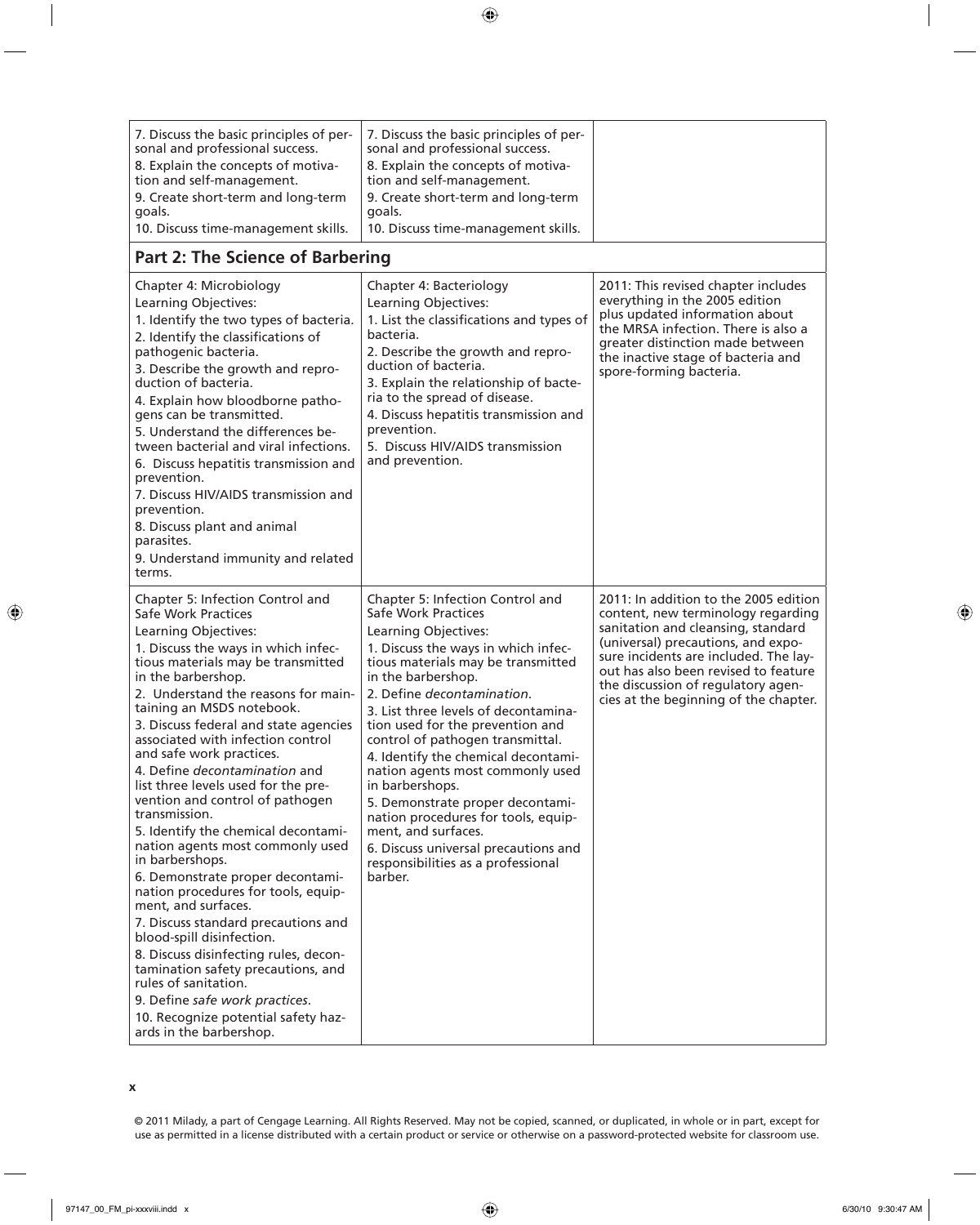| Chapter 6: Implements, Tools, and<br>Equipment<br>Learning Objectives:<br>1. Identify the principal tools and<br>implements used in the practice of<br>barbering.<br>2. Identify the parts of shears,<br>clippers, and razors.<br>3. Demonstrate the correct tech-<br>niques for holding combs, shears,<br>clippers, and razors.<br>4. Demonstrate honing and strop-<br>ping techniques.                                                                                                                                         | Chapter 6: Implements, Tools, and<br>Equipment<br>Learning Objectives:<br>1. Identify the principal tools and<br>implements used in the practice of<br>barbering.<br>2. Identify the parts of the shears,<br>clippers, and razors.<br>3. Demonstrate the correct tech-<br>niques for holding combs, shears,<br>clippers, and razors.<br>4. Demonstrate honing and strop-<br>ping techniques.               | 2011: This chapter now contains<br>more in-depth information about<br>shears, URLs for clipper manufactur-<br>ers, and new artwork for honing<br>and stropping procedures.                                                                     |
|----------------------------------------------------------------------------------------------------------------------------------------------------------------------------------------------------------------------------------------------------------------------------------------------------------------------------------------------------------------------------------------------------------------------------------------------------------------------------------------------------------------------------------|------------------------------------------------------------------------------------------------------------------------------------------------------------------------------------------------------------------------------------------------------------------------------------------------------------------------------------------------------------------------------------------------------------|------------------------------------------------------------------------------------------------------------------------------------------------------------------------------------------------------------------------------------------------|
| Chapter 7: Anatomy and Physiology<br>Learning Objectives:<br>1. Explain the importance of<br>anatomy and physiology to the<br>barbering profession.<br>2. Describe the structure and repro-<br>duction of cells.<br>3. Describe the structure of the skull,<br>face, and neck and their relationship<br>to barbering.<br>4. Identify important muscles of the<br>head, face, and neck that relate to<br>barbering services.<br>5. Identify important nerves of the<br>head, face, and neck that relate to<br>barbering services. | Chapter 7: Anatomy and Physiology<br>Learning Objectives:<br>1. Explain the importance of anat-<br>omy and physiology to the barber-<br>ing profession.<br>2. Describe the structure and repro-<br>duction of cells.<br>3. Describe the structure of the skull<br>and its relationship to barbering.<br>4. Identify important muscles of the<br>head, face, and neck that relate to<br>barbering services. | 2011: This edition parallels the infor-<br>mation contained within the 2005<br>version but discusses the lymphatic-<br>immune system as the eleventh body<br>system, separate from the circulatory<br>system, with new key terms.              |
| Chapter 8: Chemistry<br>Learning Objectives:<br>1. Define organic and inorganic<br>chemistry.<br>2. Define <i>matter</i> and its states.<br>3. Define pH and understand the pH<br>scale.<br>4. Explain the characteristics of emul-<br>sions, suspensions, and solutions.<br>5. Understand why the pH levels of<br>hair care products are important to<br>the barber.<br>6. Discuss cosmetic preparations used<br>in barbering including shampoos,<br>conditioners, rinses, and tonics.                                          | Chapter 8: Chemistry<br>Learning Objectives:<br>1. Define organic and inorganic<br>chemistry.<br>2. Define <i>matter</i> and its states.<br>3. Define pH and understand the pH<br>scale.<br>4. Recognize different formulations<br>such as emulsions, suspensions, and<br>solutions.                                                                                                                       | 2011: In this edition, the discussion<br>of elements and atoms has been<br>revised for better clarity and the<br>chapter now includes the chemistry<br>of shampoos and other hair prod-<br>ucts, located in Chapter 12 of the<br>2005 edition. |
| Chapter 9: Electricity and Light<br>Therapy<br>Learning Objectives:<br>1. Identify and define common<br>electrical terms.<br>2. Discuss and recognize electrical<br>safety devices.<br>3. Explain different electrical<br>modalities and their uses.<br>4. Explain the effects of ultraviolet<br>and infrared light on the skin.                                                                                                                                                                                                 | Chapter 9: Electricity and Light<br>Therapy<br>Learning Objectives:<br>1. Identify and define common<br>electrical terms.<br>2. Discuss and recognize electrical<br>safety devices.<br>3. Identify different electrical<br>modalities and their uses.<br>4. Discuss the effects of visible and<br>invisible light rays.<br>5. Explain the effects of ultraviolet<br>and infrared rays.                     | 2011: Chapter 9 includes the tra-<br>ditional overview of the use of<br>electricity and light therapy in the<br>barbershop and emphasizes safety<br>precautions associated with electro-<br>therapy devices.                                   |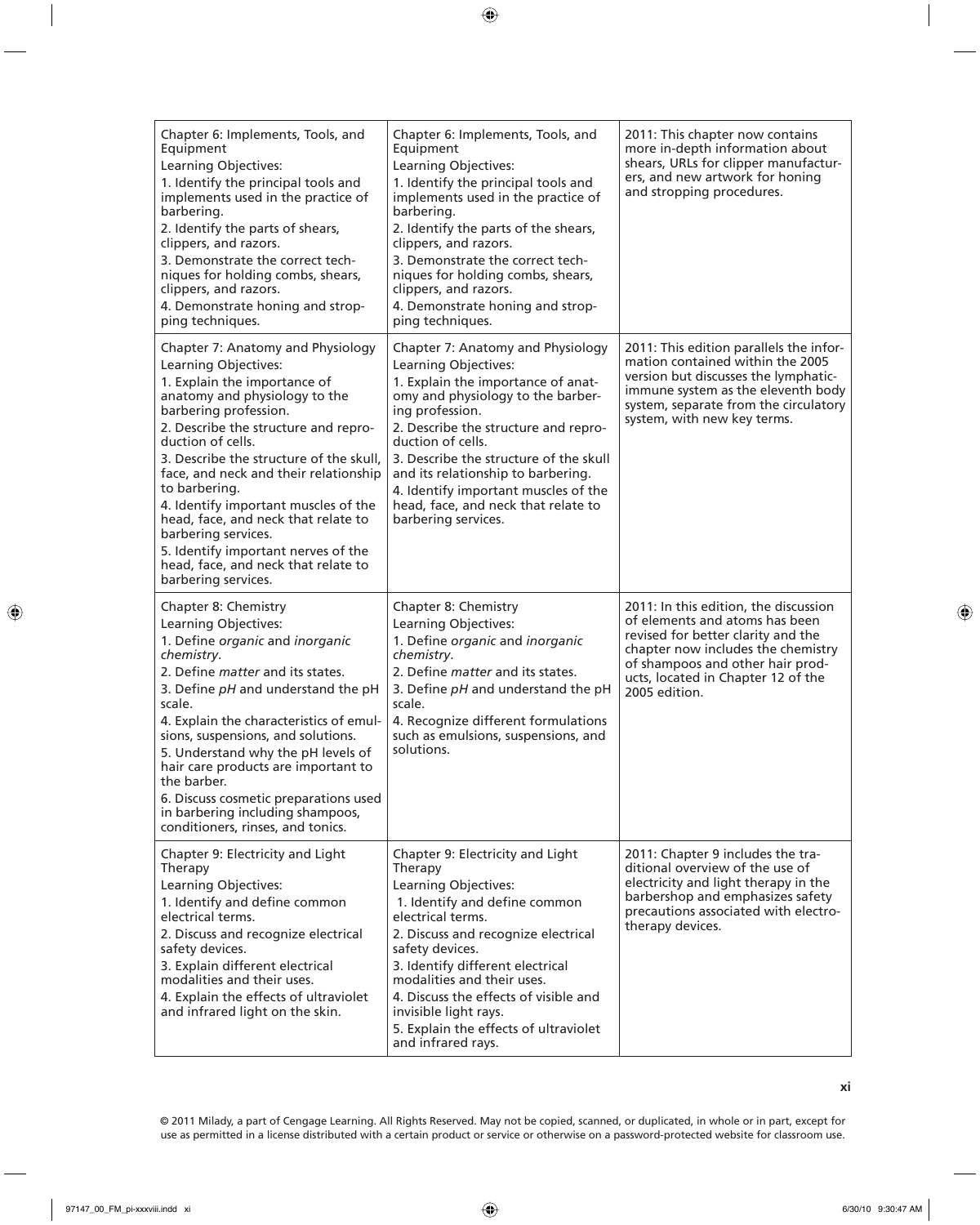| Chapter 10: Properties and Disorders<br>of the Skin<br>Learning Objectives:<br>1. Describe the structure and<br>divisions of the skin.<br>2. List the functions of the skin.<br>3. Identify recognizable skin disorders.                                                                                                                                                                                                                                                                                                              | Chapter 10: Properties and Disorders<br>of the Skin<br>Learning Objectives:<br>1. Describe the structure and<br>divisions of the skin.<br>2. List the functions of the skin.<br>3. Identify recognizable skin disorders.                                                                                                                                                                                                                                                                                                                                                                   | 2011: Chapter 10 closely parallels<br>the 2005 edition but provides<br>revised definitions for blackheads,<br>whiteheads, and milia.                                                                                                                                                                                                                                                              |
|---------------------------------------------------------------------------------------------------------------------------------------------------------------------------------------------------------------------------------------------------------------------------------------------------------------------------------------------------------------------------------------------------------------------------------------------------------------------------------------------------------------------------------------|--------------------------------------------------------------------------------------------------------------------------------------------------------------------------------------------------------------------------------------------------------------------------------------------------------------------------------------------------------------------------------------------------------------------------------------------------------------------------------------------------------------------------------------------------------------------------------------------|---------------------------------------------------------------------------------------------------------------------------------------------------------------------------------------------------------------------------------------------------------------------------------------------------------------------------------------------------------------------------------------------------|
| Chapter 11: Properties and Disorders<br>of the Hair and Scalp<br>Learning Objectives:<br>1. Name and describe the structures<br>of the hair root.<br>2. Name and describe the layers of<br>the hair shaft.<br>3. Describe the structure of hair<br>protein.<br>4. Describe the growth cycle of hair.<br>5. List the characteristics of hair<br>important to hair analysis.<br>6. Identify different types of hair<br>loss and treatments.<br>7. Identify common scalp disorders.<br>8. Identify common hair disorders.                | Chapter 11: Properties and Disorders<br>of the Hair and Scalp<br>Learning Objectives:<br>1. Name and describe the structures<br>of the hair.<br>2. List and describe the three layers<br>of the hair shaft.<br>3. Describe the structure of hair<br>protein.<br>4. List the characteristics of hair<br>important in hair analysis.<br>5. Describe the growth process of<br>hair.<br>6. Identify different types of hair loss.<br>7. Identify common scalp disorders.<br>8. Identify common hair disorders.                                                                                 | 2011: This chapter is closely aligned<br>with the content in the 2005 edition.                                                                                                                                                                                                                                                                                                                    |
| <b>Part 3: Professional Barbering</b>                                                                                                                                                                                                                                                                                                                                                                                                                                                                                                 |                                                                                                                                                                                                                                                                                                                                                                                                                                                                                                                                                                                            |                                                                                                                                                                                                                                                                                                                                                                                                   |
| Chapter 12: Treatment of the Hair<br>and Scalp<br>Learning Objectives:<br>1. Identify services associated with<br>the treatment of the hair and scalp.<br>2. Demonstrate proper draping<br>procedures for hair services.<br>3. Demonstrate the shampoo service.<br>4. Demonstrate scalp massage<br>techniques and treatments.                                                                                                                                                                                                         | Chapter 12: Treatment of the Hair<br>and Scalp<br>Learning Objectives:<br>1. Identify services associated with<br>the treatment of the hair and scalp.<br>2. Identify different types of sham-<br>poos, conditioners, rinses, and tonics.<br>3. Discuss pH factor as it relates to<br>hair care products.<br>4. Demonstrate proper draping<br>procedures for hair services.<br>5. Demonstrate the shampoo service.<br>6. Demonstrate scalp massage<br>techniques and treatments.                                                                                                           | 2011: This revised chapter begins<br>with a short review about shampoos<br>and conditioners, then goes directly<br>into draping procedures. Shampoo,<br>massage, and scalp treatment pro-<br>cedures are interspersed through-<br>out the chapter as new material is<br>introduced.                                                                                                               |
| Chapter 13: Men's Facial Massage<br>and Treatments<br>Learning Objectives:<br>1. Describe the benefits of facial<br>massage and treatments.<br>2. Discuss the location and stimula-<br>tion of facial muscles.<br>3. Discuss the location and stimula-<br>tion of facial nerves.<br>4. Name and demonstrate massage<br>manipulations.<br>5. Demonstrate the use of facial<br>treatment equipment.<br>6. Discuss products used in facial<br>treatments.<br>7. Identify skin types and appropri-<br>ate facial treatments and products. | Chapter 13: Men's Facial Massage<br>and Treatments<br>Learning Objectives:<br>1. Describe the benefits of facial<br>massage and treatments.<br>2. Discuss the location and stimula-<br>tion of muscles.<br>3. Discuss the location and stimula-<br>tion of nerves.<br>4. Describe the benefits of massage.<br>5. Identify and demonstrate mas-<br>sage manipulations.<br>6. Demonstrate the use of facial<br>treatment equipment.<br>7. Identify and recognize the prod-<br>ucts used in facial treatments.<br>8. Identify skin types and appropri-<br>ate facial treatments and products. | 2011: Like its 2005 predecessor, this<br>chapter covers the muscles, nerves,<br>and arteries affected by facial mas-<br>sage; massage techniques; facial<br>treatments; and skin care products.<br>This chapter is presented prior to<br>the facial shave chapter in order to<br>familiarize students with the physi-<br>ological structures and angles of the<br>face before they begin shaving. |

© 2011 Milady, a part of Cengage Learning. All Rights Reserved. May not be copied, scanned, or duplicated, in whole or in part, except for use as permitted in a license distributed with a certain product or service or otherwise on a password-protected website for classroom use.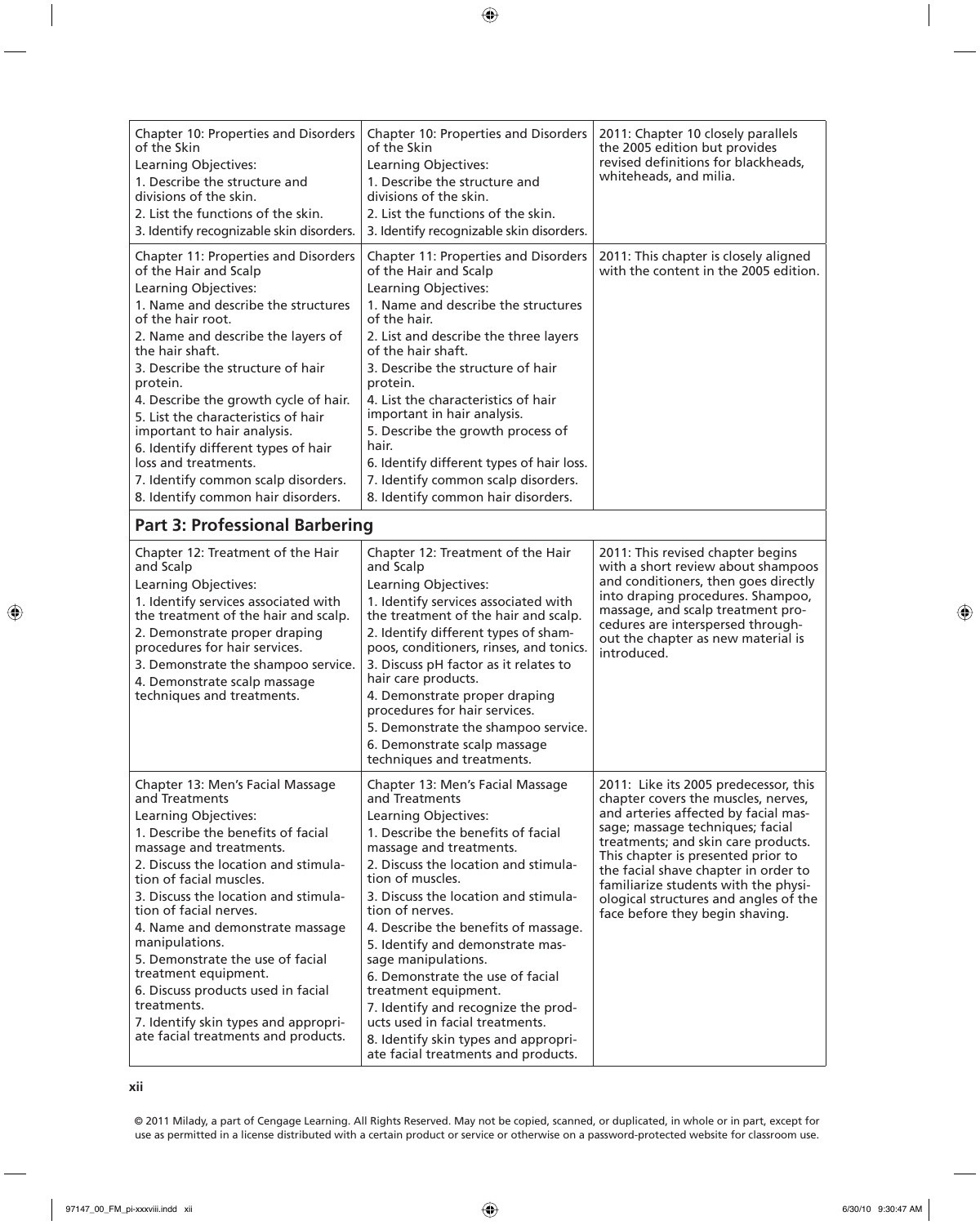| Chapter 14: Shaving and Facial Hair<br>Design<br>Learning Objectives:<br>1. Discuss sanitation and safety<br>precautions associated with straight<br>razor shaving.<br>2. Demonstrate the ability to<br>perform standard razor-holding<br>positions and cutting strokes.<br>3. Identify the 14 shaving areas of<br>the face.<br>4. Demonstrate a facial shave.<br>5. Demonstrate a neck shave.<br>6. Demonstrate a beard and<br>mustache and beard trim.                                                                                                                                                                                                                                                                                                                                                                                                   | Chapter 14: Shaving and Facial Hair<br>Design<br>Learning Objectives:<br>1. Discuss general sanitation and<br>safety precautions associated with<br>shaving.<br>2. Demonstrate the ability to<br>perform standard cutting positions<br>and strokes with a straight razor.<br>3. Identify the fourteen shaving<br>areas of the face.<br>4. Demonstrate a facial shave.<br>5. Demonstrate a neck shave.<br>6. Demonstrate a beard and<br>mustache trim.                                                                                                                                                                                                                                                  | 2011: Chapter 14 parallels the 2005<br>edition; however, the shaving steps<br>have been revised for greater clar-<br>ity, along with new photos of each<br>shaving step showing the beginning<br>and ending strokes of the shaving<br>area. Revision has also been made<br>to the layout of the towel wrapping<br>section to better align content and<br>instructions with the photos.                                                                                                           |
|------------------------------------------------------------------------------------------------------------------------------------------------------------------------------------------------------------------------------------------------------------------------------------------------------------------------------------------------------------------------------------------------------------------------------------------------------------------------------------------------------------------------------------------------------------------------------------------------------------------------------------------------------------------------------------------------------------------------------------------------------------------------------------------------------------------------------------------------------------|--------------------------------------------------------------------------------------------------------------------------------------------------------------------------------------------------------------------------------------------------------------------------------------------------------------------------------------------------------------------------------------------------------------------------------------------------------------------------------------------------------------------------------------------------------------------------------------------------------------------------------------------------------------------------------------------------------|--------------------------------------------------------------------------------------------------------------------------------------------------------------------------------------------------------------------------------------------------------------------------------------------------------------------------------------------------------------------------------------------------------------------------------------------------------------------------------------------------|
| Chapter 15: Men's Haircutting and<br>Styling<br>Learning Objectives:<br>1. Discuss the art and science of<br>men's haircutting and styling.<br>2. Discuss the term envisioning<br>and the importance of the client<br>consultation.<br>3. Discuss facial shapes and anatomi-<br>cal features.<br>4. Identify and name the sections of<br>the head as applied to haircutting.<br>5. Understand the fundamental<br>terms used in haircutting.<br>6. Demonstrate basic cutting tech-<br>niques: fingers-and-shear, shear-<br>over-comb, freehand shear cutting,<br>freehand clipper cutting, clipper-<br>over-comb, and razor cutting.<br>7. Demonstrate shaving the outline<br>areas.<br>8. Demonstrate disinfection<br>procedures.<br>9. Demonstrate basic hairstyling<br>techniques.<br>10. Discuss safety precautions used<br>in haircutting and styling. | Chapter 15: Men's Haircutting and<br>Styling<br>Learning Objectives:<br>1. Discuss the art and science of<br>men's haircutting and styling.<br>2. Discuss the term envisioning<br>and the importance of the client<br>consultation.<br>3. Identify and name the sections of<br>the head as applied to haircutting.<br>4. Discuss the principles of facial<br>shapes and profiles.<br>5. List and define the fundamental<br>terms used in haircutting.<br>6. Demonstrate the performance of<br>the following cutting techniques:<br>fingers-and-shear, shear-over-comb,<br>clipper cutting, clipper-over-comb,<br>and razor cutting.<br>7. Demonstrate the performance of<br>shaving the outline areas. | 2011: This revised edition includes<br>new photos and instructions for cut-<br>ting fades, flat tops, crew cuts, taper<br>cuts on curly hair, and finishing<br>techniques. There are ten Practice<br>Sessions with their objectives inter-<br>spersed throughout the chapter and<br>ten Haircutting Procedures placed<br>consecutively before the styling<br>section. New photos in the styling<br>section include natural and blow-<br>waving techniques; finger waving<br>has been eliminated. |
| Chapter 16: Men's Hair Replacement<br>Learning Objectives:<br>1. Discuss reasons why men may pur-<br>chase a hair replacement system.<br>2. Recognize supplies needed to ser-<br>vice hair replacement systems.<br>3. Demonstrate how to measure a<br>client for a hair replacement system.<br>4. Explain how to create a hair re-<br>placement template.<br>5. Explain how to apply and remove<br>a hair replacement system.<br>6. Describe how to fit and cut in a<br>hair replacement system.<br>7. Describe how to clean and service<br>a hair replacement system.                                                                                                                                                                                                                                                                                     | Chapter 16: Men's Hairpieces<br>Learning Objectives:<br>1. Discuss the reasons why men may<br>purchase hairpieces.<br>2. Identify the types of hair used in<br>hairpiece construction.<br>3. Demonstrate how to measure a<br>client for a hairpiece.<br>4. Demonstrate fitting, cutting in,<br>and cleaning of hairpieces.<br>5. Discuss alternative hair replace-<br>ment methods.<br>6. Discuss marketing techniques to<br>increase hairpiece sales.                                                                                                                                                                                                                                                 | 2011: This edition introduces current<br>terminology used in hair replace-<br>ment that eliminates the use of the<br>term hairpiece. New photos and<br>step-by-step instructions demon-<br>strate how to create traditional and<br>plaster templates; how to measure<br>and cut in hair replacement systems;<br>and how to perform a full bonding<br>attachment.                                                                                                                                 |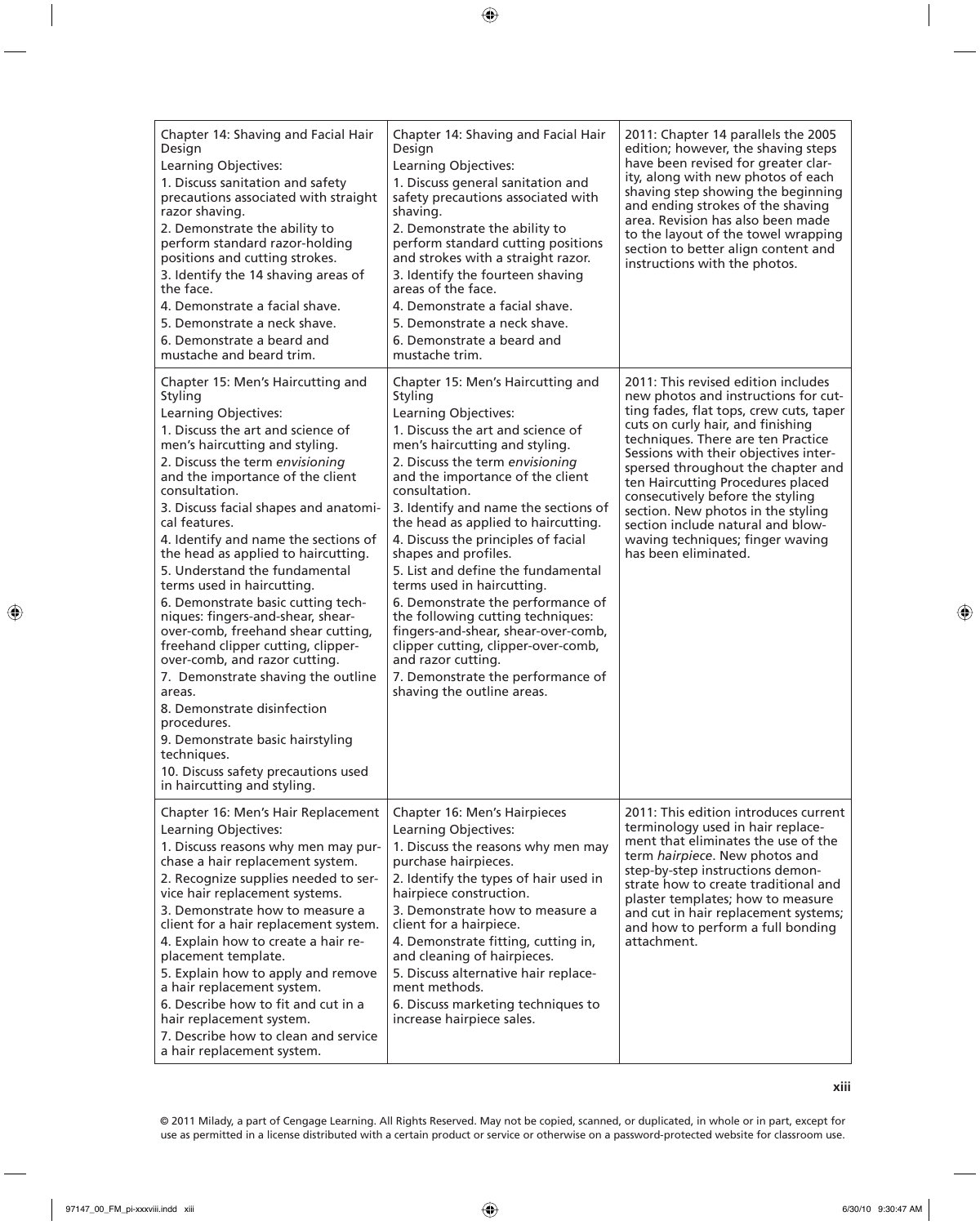| 8. Discuss selling hair replacement<br>systems.<br>9. Discuss alternative hair replace-<br>ment methods.                                                                                                                                                                                                                                                                                                                                                                                                                                                                                                          |                                                                                                                                                                                                                                                                                                                                                                                                                                                                                                                                                                                                                 |                                                                                                                                                                     |
|-------------------------------------------------------------------------------------------------------------------------------------------------------------------------------------------------------------------------------------------------------------------------------------------------------------------------------------------------------------------------------------------------------------------------------------------------------------------------------------------------------------------------------------------------------------------------------------------------------------------|-----------------------------------------------------------------------------------------------------------------------------------------------------------------------------------------------------------------------------------------------------------------------------------------------------------------------------------------------------------------------------------------------------------------------------------------------------------------------------------------------------------------------------------------------------------------------------------------------------------------|---------------------------------------------------------------------------------------------------------------------------------------------------------------------|
| <b>Part 4: Advanced Barbering Services</b>                                                                                                                                                                                                                                                                                                                                                                                                                                                                                                                                                                        |                                                                                                                                                                                                                                                                                                                                                                                                                                                                                                                                                                                                                 |                                                                                                                                                                     |
| Chapter 17: Women's Haircutting<br>and Styling<br>Learning Objectives:<br>1. Perform four basic women's<br>haircuts.<br>2. Demonstrate mastery of<br>texturizing techniques.<br>3. Perform basic wet styling<br>techniques.<br>4. Perform blow-dry styling<br>techniques.<br>5. Perform thermal curling and<br>straightening techniques.                                                                                                                                                                                                                                                                          | Chapter 17: Women's Haircutting<br>and Styling<br>Learning Objectives:<br>1. Perform four basic women's<br>haircuts.<br>2. Demonstrate mastery of textur-<br>izing techniques.<br>3. Perform basic wet styling<br>techniques.<br>4. Perform blow-dry styling<br>techniques.<br>5. Perform thermal curling and<br>straightening techniques.                                                                                                                                                                                                                                                                      | 2011: The content of this chapter<br>closely parallels the 2005 edition<br>with the addition of new photos<br>and information on flat iron styling.                 |
| Chapter 18: Chemical Texture Services<br>Learning Objectives:<br>1. Explain the effects of chemical<br>texture services on the hair.<br>2. Identify the similarities and<br>differences between chemical<br>texture services.<br>3. Discuss hair and scalp analysis for<br>chemical texture services.<br>4. Perform a permanent wave service.<br>5. Perform a reformation curl<br>service.<br>6. Perform a hair relaxing service.                                                                                                                                                                                 | Chapter 18: Chemical Texture<br><b>Services</b><br>Learning Objectives:<br>1. Explain the effects of chemical<br>texture services on the hair.<br>2. List the factors of hair analysis for<br>chemical texture services.<br>3. Identify the similarities and<br>differences between chemical<br>texture services.<br>4. Perform a permanent wave service.<br>5. Perform a reformation curl<br>service.<br>6. Perform a hair relaxing service.                                                                                                                                                                   | 2011: This edition contains the con-<br>tent of the 2005 edition plus several<br>new photos and the inclusion of<br>preparation steps in the procedure<br>outlines. |
| Chapter 19: Haircoloring and<br>Lightening<br>Learning Objectives:<br>1. Discuss the principles of color<br>theory and their importance to<br>haircoloring.<br>2. Identify the classifications of<br>haircolor products and explain their<br>actions on the hair.<br>3. Explain the action of lighteners<br>on the hair.<br>4. Identify the products used in<br>haircoloring and lightening.<br>5. Demonstrate the correct<br>procedures for applying haircolor<br>and lighteners.<br>6. Identify products used to color<br>facial hair.<br>7. Discuss safety precautions used in<br>haircoloring and lightening. | Chapter 19: Haircoloring and<br>Lightening<br>Learning Objectives:<br>1. Discuss the principles of color<br>theory and relate their importance<br>to haircoloring.<br>2. Identify the classifications of<br>haircolor and explain their actions<br>on the hair.<br>3. Explain the action of lighteners<br>on the hair.<br>4. Identify the products used in<br>haircoloring and lightening.<br>5. Demonstrate the correct<br>procedures for applying haircolor<br>and lighteners.<br>6. Identify products used to color<br>facial hair.<br>7. Discuss safety precautions used in<br>haircoloring and lightening. | 2011: Contains all the information<br>formerly found in the 2005 edition<br>with new photos and minor editing<br>changes.                                           |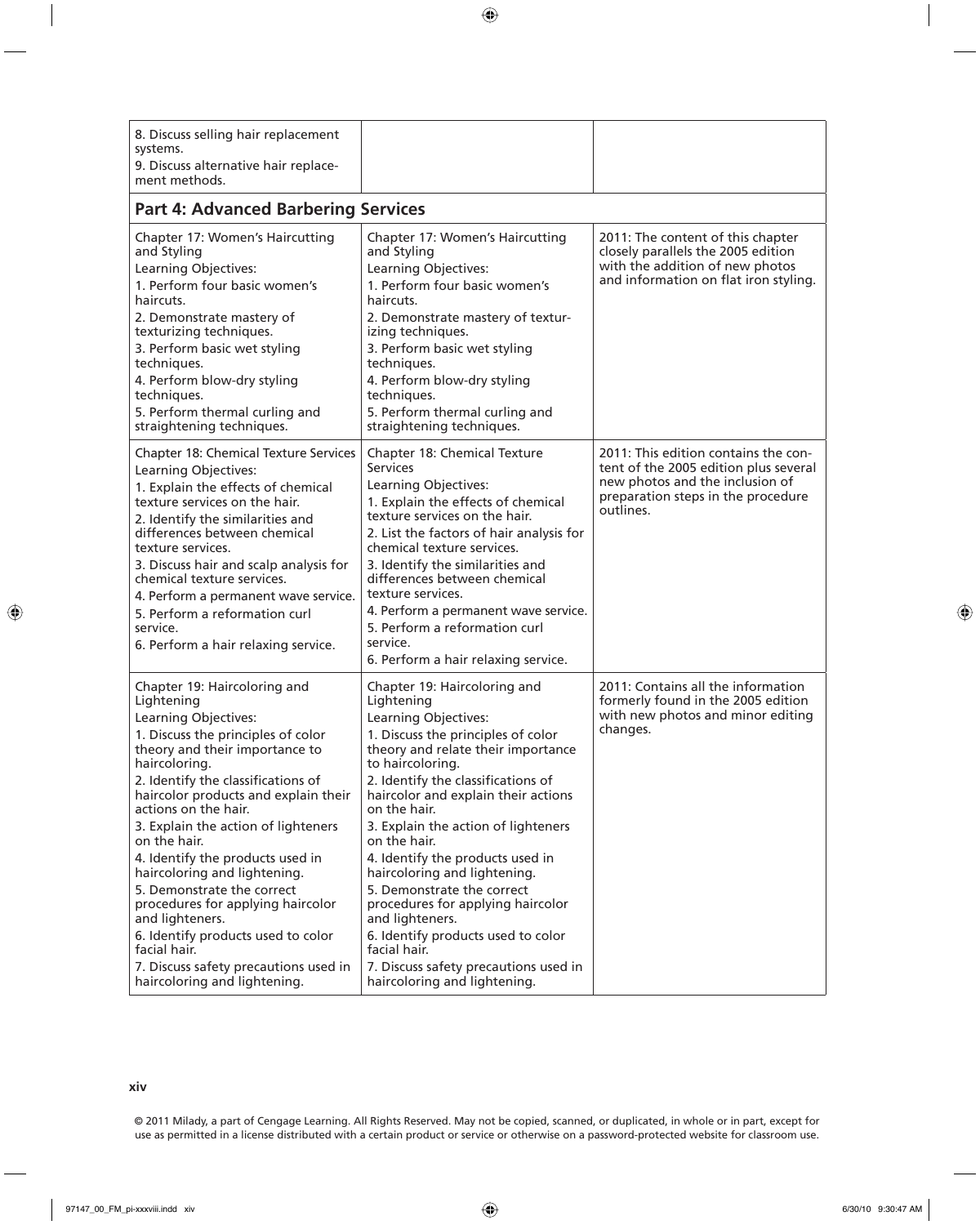| Chapter 20: Nails and Manicuring<br>Learning Objectives:<br>1. Describe the composition of the<br>nail.<br>2. Identify and describe nail irregu-<br>larities and diseases. | Chapter 20: Nails and Manicuring<br>Learning Objectives:<br>1. Identify the composition of the<br>nail.<br>2. Identify and describe nail<br>irregularities and diseases. | 2011: Includes information and<br>material previously found in the<br>2005 edition along with a new<br>presentation order of the material<br>and new photos featuring a man's<br>manicure. |
|----------------------------------------------------------------------------------------------------------------------------------------------------------------------------|--------------------------------------------------------------------------------------------------------------------------------------------------------------------------|--------------------------------------------------------------------------------------------------------------------------------------------------------------------------------------------|
| 3. Demonstrate the proper use of<br>manicuring implements, equipment,<br>and products.                                                                                     | 3. Demonstrate the proper use of<br>manicuring implements, equipment,<br>and products.                                                                                   |                                                                                                                                                                                            |
| 4. Recognize the five general shapes<br>of nails.                                                                                                                          | 4. Recognize the five general shapes<br>of nails.                                                                                                                        |                                                                                                                                                                                            |
| 5. Demonstrate manicure and hand<br>massage procedures.                                                                                                                    | 5. Demonstrate male and female<br>manicure and hand massage<br>procedures.                                                                                               |                                                                                                                                                                                            |

## **Part 5: The Business of Barbering**

| Chapter 21: State Board Preparation<br>and Licensing Laws<br>Learning Objectives:<br>1. Discuss how to prepare for writ-<br>ten state board examinations.<br>2. Discuss barber board laws, rules,<br>and regulations in your state.<br>3. Discuss how to prepare for practi-<br>cal state board examinations.<br>4. Explain what information may<br>be found in candidate information<br>booklets materials.<br>5. Identify the primary objectives<br>of state barber board rules and<br>regulations. | Chapter 21: Barbershop<br>Management<br>Learning Objectives:<br>1. Understand the functions of a<br>barbershop owner or manager.<br>2. Discuss booth rental and self-<br>employment.<br>3. Identify types of business<br>ownership.<br>4. Discuss the features of a business<br>plan.<br>5. List the factors associated with<br>setting up a barbershop.<br>6. Design a floor plan.<br>7. Discuss different types of<br>advertising.<br>8. Identify the types of records that<br>barbershop owners must maintain.<br>9. Demonstrate appropriate<br>telephone techniques.<br>10. Demonstrate services and retail<br>product sales techniques. | 2011: As a result of reviewer's<br>comments, the State Board Prep<br>chapter (Chapter 23 in 2005 edition)<br>has been changed to Chapter 21<br>and Barbershop Management<br>(Chapter 21 in 2005 edition) is now<br>Chapter 23. The section dealing with<br>written exam questions in Chapter<br>21 has been expanded and includes<br>several new examples. |
|-------------------------------------------------------------------------------------------------------------------------------------------------------------------------------------------------------------------------------------------------------------------------------------------------------------------------------------------------------------------------------------------------------------------------------------------------------------------------------------------------------|----------------------------------------------------------------------------------------------------------------------------------------------------------------------------------------------------------------------------------------------------------------------------------------------------------------------------------------------------------------------------------------------------------------------------------------------------------------------------------------------------------------------------------------------------------------------------------------------------------------------------------------------|------------------------------------------------------------------------------------------------------------------------------------------------------------------------------------------------------------------------------------------------------------------------------------------------------------------------------------------------------------|
| Chapter 22: The Job Search<br>Learning Objectives:<br>1. Discuss industry positions<br>available for barbering students.<br>2. Explain the guidelines of goal<br>setting.<br>3. List and discuss personal<br>characteristics important to<br>employment.<br>4. Discuss employment<br>classifications and wage structures.<br>5. Write a résumé and perform a<br>job search.                                                                                                                           | Chapter 22: The Job Search<br>Learning Objectives:<br>1. Explain the guidelines of goal<br>setting.<br>2. Discuss industry positions<br>available for barbering students.<br>3. List and discuss personal<br>characteristics important to<br>employment.<br>4. Compare three common wage<br>structures.<br>5. Write a résumé and compile a<br>portfolio.                                                                                                                                                                                                                                                                                     | 2011: This chapter aligns with the<br>2005 edition but includes new in-<br>formation about employment clas-<br>sifications and tax information as it<br>applies to the employee or worker,<br>and an expanded wage structure<br>comparison chart.                                                                                                          |